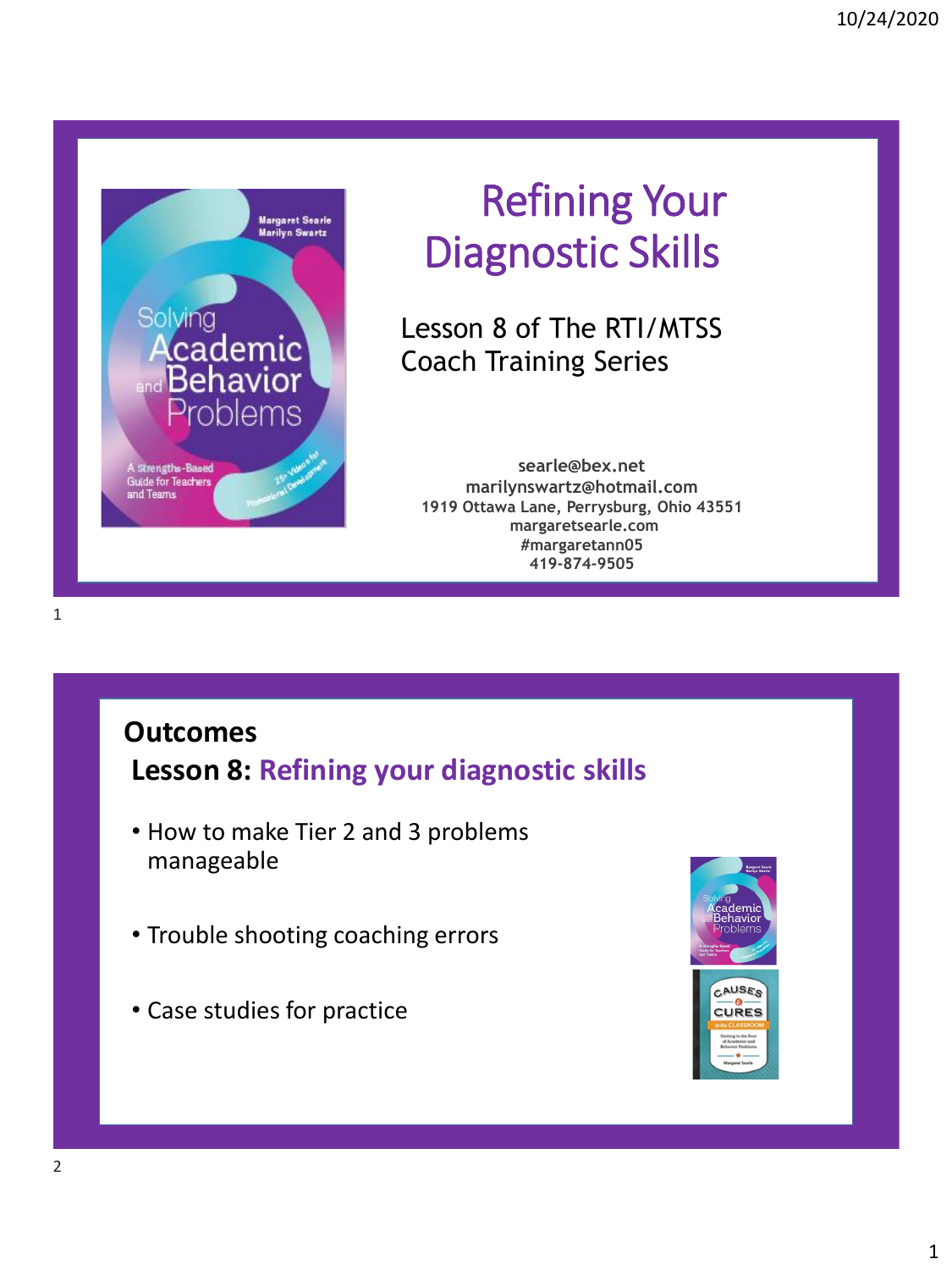# How Do I Know Where To Start 5 Whys?

The focus question "What are you still worried about?" helps with this.

|         | Date:                                                                                                                | Coach:                                                                           | Teacher: | Student:                                                                                                                                                                                                                                                                       |
|---------|----------------------------------------------------------------------------------------------------------------------|----------------------------------------------------------------------------------|----------|--------------------------------------------------------------------------------------------------------------------------------------------------------------------------------------------------------------------------------------------------------------------------------|
|         | <b>Purpose</b>                                                                                                       |                                                                                  |          | To dig deeper into the root cause in order to design new learning opportunities.                                                                                                                                                                                               |
| 2 min.  | Connect: Tell me what progress<br>has been made since the last time<br>we talked?                                    | Strengths you see in this student and progress made since last coaching meeting. |          |                                                                                                                                                                                                                                                                                |
| 20 min. | <b>Review focus Concerns and use 5</b><br>whys to find the hidden skill<br>needed.                                   | Academic Concern (in teacher's words)                                            |          | Hidden skill identified by 5 whys (see strength charts):                                                                                                                                                                                                                       |
|         |                                                                                                                      | Executive Function Concern (teacher's words)                                     |          | Hidden skill identified by 5 whys (see strength charts):                                                                                                                                                                                                                       |
| 4 min.  | Establish a DATA goal: If you apply<br>what you know to this situation,<br>what could happen in 6 or fewer<br>weeks? | Time: In weeks                                                                   |          | <b>Do:</b> If we teach to to to the state of the state of the state of the state of the state of the state of the state of the state of the state of the state of the state of the state of the state of the state of the state of<br><b>Achieve:</b> We will see this outcome |
|         |                                                                                                                      |                                                                                  |          | Assessment of growth: _______ will go from do to to                                                                                                                                                                                                                            |

3

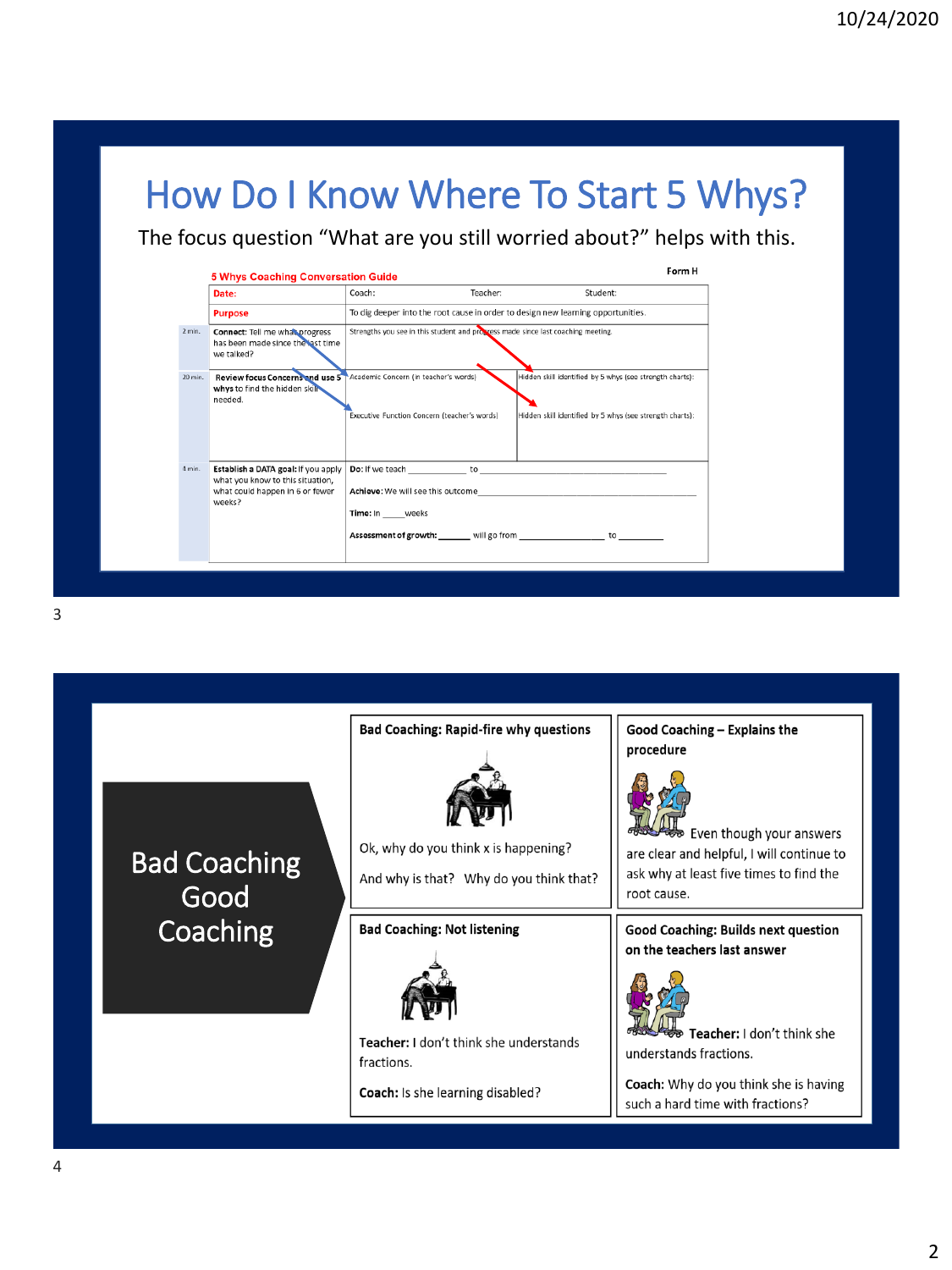#### 5 Whys Conversation: Executive Function Concern **Form J**

| Build your questions on                                                                                                                                                             | Executive Function concern Leon consistently loses focus after 3 or 4 math problems                                                                                                                                                                                     |                                                                                                                                                                                                                        |                                                                                                                                                                                                                                                                        |  |
|-------------------------------------------------------------------------------------------------------------------------------------------------------------------------------------|-------------------------------------------------------------------------------------------------------------------------------------------------------------------------------------------------------------------------------------------------------------------------|------------------------------------------------------------------------------------------------------------------------------------------------------------------------------------------------------------------------|------------------------------------------------------------------------------------------------------------------------------------------------------------------------------------------------------------------------------------------------------------------------|--|
| the teacher's answer and<br>use paraphrasing.                                                                                                                                       | Coach says                                                                                                                                                                                                                                                              | Teacher says:                                                                                                                                                                                                          | Clarification                                                                                                                                                                                                                                                          |  |
| <b>Ouestion starters:</b><br>* Why does she?<br>* What do other<br>students think<br>about that he<br>doesn't?<br>* What is it that<br>makes so hard?<br>* This happens<br>because? | Why do you think he does that?<br>1.<br>2.<br>Because he doesn't now the<br>answer what happens in his<br>head?<br>3.<br>So what about the work makes<br>him so frustrated?<br>4. There are other children who<br>wouldn't give up so quickly, so<br>what do you think? | 1. He comes to a hard problem and<br>just stops.<br>2. He decides to do something else.<br>3. He doesn't know his facts or have a<br>quick way to recall facts. He does<br>know repeated addition.<br>4. I don't know. | So you are saying he's avoiding<br>hard work not because he cannot<br>stay focused but because he is<br>frustrated. T: Yes<br>So it's just the quickness of it. He<br>could come up with the answer if<br>he would just hang in there? $T$ :<br>Most of the time, yes. |  |
| * What do other<br>students say or do<br>in their head that<br>helps them with<br>this?<br>* What else could be<br>causing that?<br>End with:<br>So are you saying that<br>if we    | 5. So what's going on in<br>his head that makes him<br>shut down like that?<br>6. So why does he wait for<br>the feedback?                                                                                                                                              | 5. Not sure if it's I don't<br>want to, I can't or if I<br>wait she'll come and<br>help.<br>6. Because he keeps<br>getting attention.<br>Lightbulb!                                                                    | Does he want to please<br>and be successful? $T: Yes$<br>So he's not just shutting<br>down. T: No, he responds<br>to feedback but there's no<br>carryover. I leave, he<br>stops.<br>Does that feel right to you?<br>It's getting attention?                            |  |

5

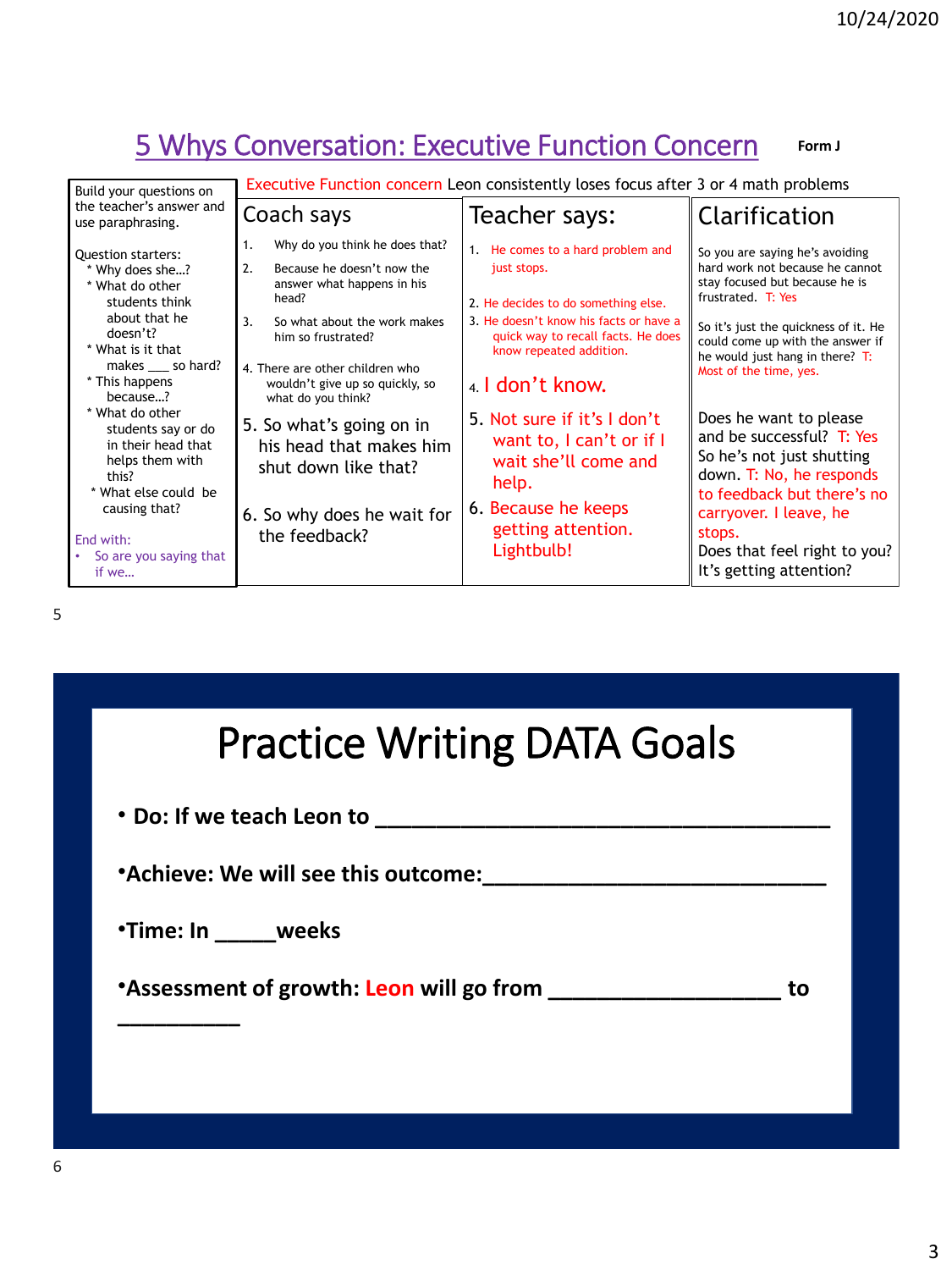# DATA Goal

Questions you can ask yourself as you create the DATA goal.

- ❑ What will we be teaching the students to do for themselves?
- ❑ Does this match what we said we want to accomplish(the change in the student)?
- ❑ What will we see and hear students do in the next 4 - 6 weeks if this works?
- ❑ What is the starting baseline and target score?
- ❑ How will we collect the data to measure the growth of this student in small increments?



| <b>Attention and Focus</b>                                                                        |                                                                             |                                                                               |                                                                                        |
|---------------------------------------------------------------------------------------------------|-----------------------------------------------------------------------------|-------------------------------------------------------------------------------|----------------------------------------------------------------------------------------|
| <b>Knows What To Focus</b><br>On                                                                  | <b>Stays Focused</b>                                                        | <b>Makes Transitions</b><br><b>Smoothly</b>                                   | <b>Shows Persistence</b>                                                               |
| I figure out why the lesson<br>or activity is important for<br>me                                 | I break large tasks into<br>manageable chunks                               | I don't let fear of failure or<br>unknown consequences<br>stop me from trying | I tell myself I am capable of<br>learning anything if I keep<br>trying and I can name  |
| I look for ways to compare<br>new ideas to what I already<br>know                                 | I break up long work<br>periods into small sessions<br>I create games or    | I can shift my goals and<br>priorities when needed                            | strategies for doing this<br>I set goals and see the<br>reason for reaching my<br>goal |
| I practice paying attention<br>to big ideas and details so I<br>can repeat them or make a<br>list | competitions in my mind to<br>make learning fun<br>I know when and where to | I create and use routines<br>and sequences to move<br>myself through steps    | celebrate my struggles<br>because this is how I get<br>smarter                         |
| I block out things that might<br>distract me by deciding                                          | go for help when I'm stuck<br>I keep track of how long I                    | I use self-talk and lists to<br>make plans, so I am on                        | I have back up plans for<br>when things go wrong and<br>I adjust as I go               |
| when I can make time for<br>the distracting idea later                                            | am able to work and set<br>goals to stretch myself                          | time and prepared<br>I adjust my sequence or                                  | I know how to ask for help<br>and feedback when I'm<br>stuck                           |
| I know to use movements<br>to refocus myself (like<br>wiggling my toes or sitting<br>straighter)  | I have strategies for keeping<br>up with the pace of<br>instruction         | plan to fit new situations                                                    | When I want to quit, I try<br>to do just a little more, so I<br>learn how to persist   |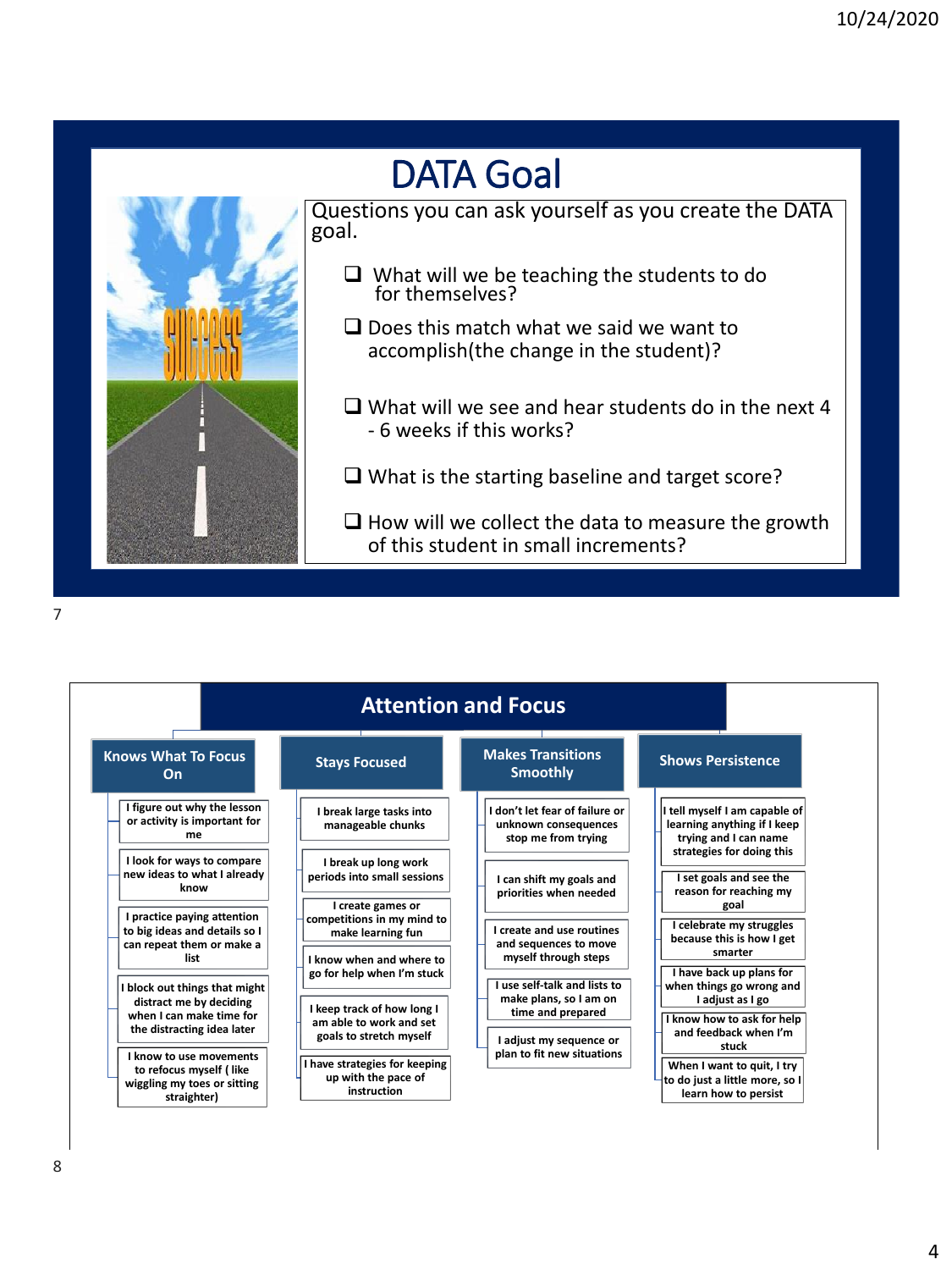# Leon's DATA Goal

• **Do: If we teach Leon to try to do just a little more, so he learns how to persist**

•**Achieve: We will see this outcome: He will learn to persist when things are difficult.**

•**Time: In 5 weeks**

•**Assessment of growth: Leon will go from quitting after 3 or 4 problems to completing at least 6 problems before asking for help.**

### Label as "Yes" or "No" depending upon whether it is a good question for 5 whys.

- $\Box$  What is her home life like?
- ❑ Have you ever tried…?
- ❑ What exact skills are missing?
- ❑ Has she ever been tested?
- ❑ What could be causing that?
- ❑ Why don't you…?
- $\Box$  So why isn't she learning this skill?
- ❑ Because…

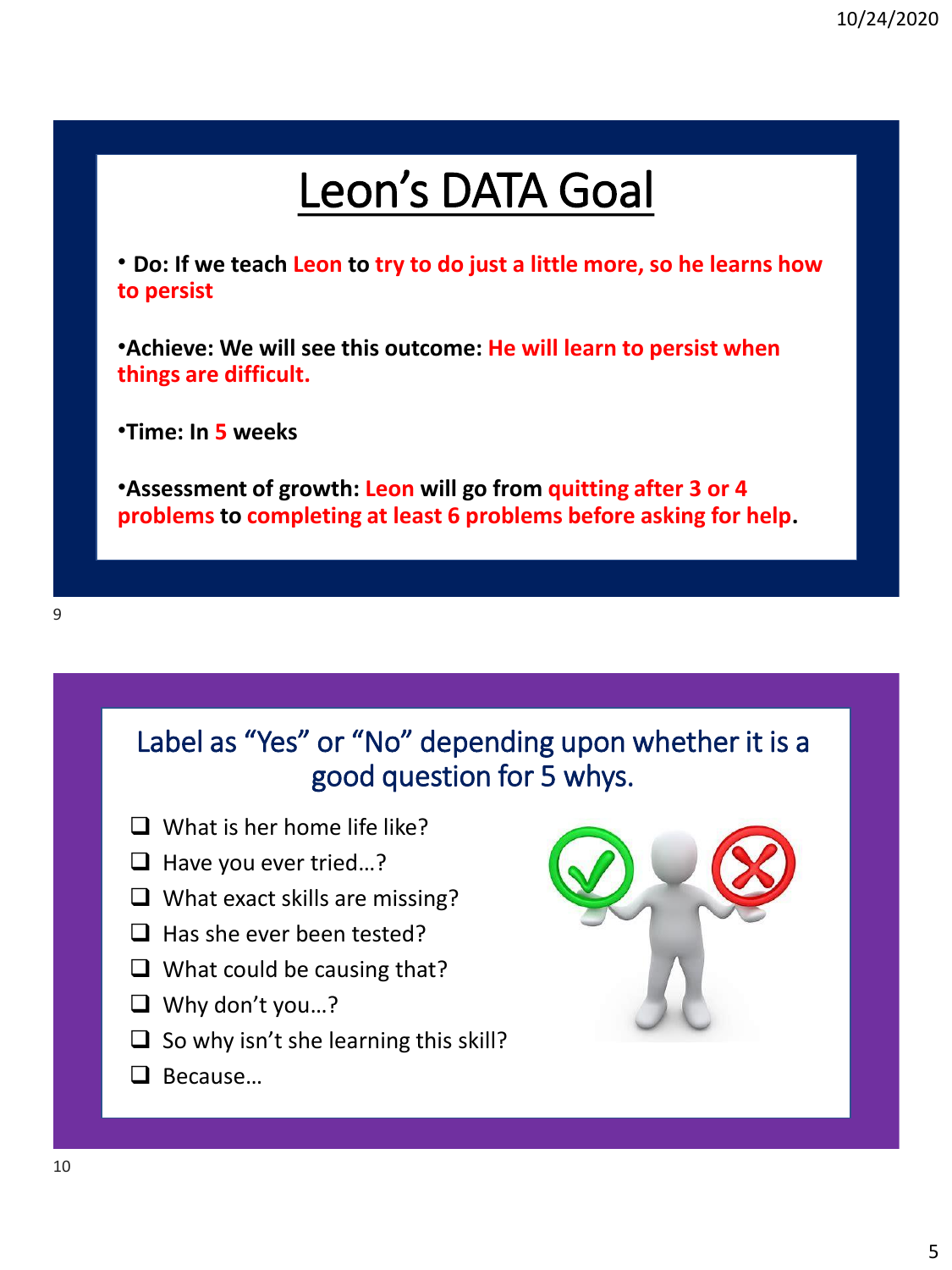### 5 Whys Conversation: Academic Concern

**Form I**

| Build your questions on                                            | Academic concern |               |               |  |
|--------------------------------------------------------------------|------------------|---------------|---------------|--|
| the teacher's answer<br>and use paraphrasing.                      | Coach says       | Teacher says: | Clarification |  |
| <b>Question starters:</b><br>* So, why does he?                    | $\mathbf{1}$ .   | 1.            |               |  |
| * What is interfering<br>with?<br>* What else could be<br>causing? | 2.               | 2.            |               |  |
| * What is it that<br>makes ____ so hard<br>for him?                | 3.               | 3.            |               |  |
| * This happens<br>because?<br>* What do other                      | 4.               | 4.            |               |  |
| students say or do<br>in their heads that<br>helps them with       | 5.               | 5.            |               |  |
| this?<br>End with:<br>So are you saying<br>$\bullet$<br>that if we | 6.               | 6.            |               |  |

11

#### 5 Whys Conversation: Executive Function Concern **Form J**

| Build your questions on                                                 | <b>Executive Function concern</b> |               |               |  |
|-------------------------------------------------------------------------|-----------------------------------|---------------|---------------|--|
| the teacher's answer and<br>use paraphrasing.                           | Coach says                        | Teacher says: | Clarification |  |
| <b>Question starters:</b><br>* Why does she?                            | $\mathbf{1}$ .                    | 1.            |               |  |
| * What do other<br>students think<br>about that he<br>doesn't?          | 2.                                | 2.            |               |  |
| * What is it that<br>makes ____ so hard?<br>* This happens              | 3.                                | 3.            |               |  |
| because?<br>* What do other<br>students say or do<br>in their head that | 4.                                | 4.            |               |  |
| helps them with<br>this?<br>* What else could be                        | 5.                                | 5.            |               |  |
| causing that?<br>End with:<br>So are you saying that<br>if we           | 6.                                | 6.            |               |  |